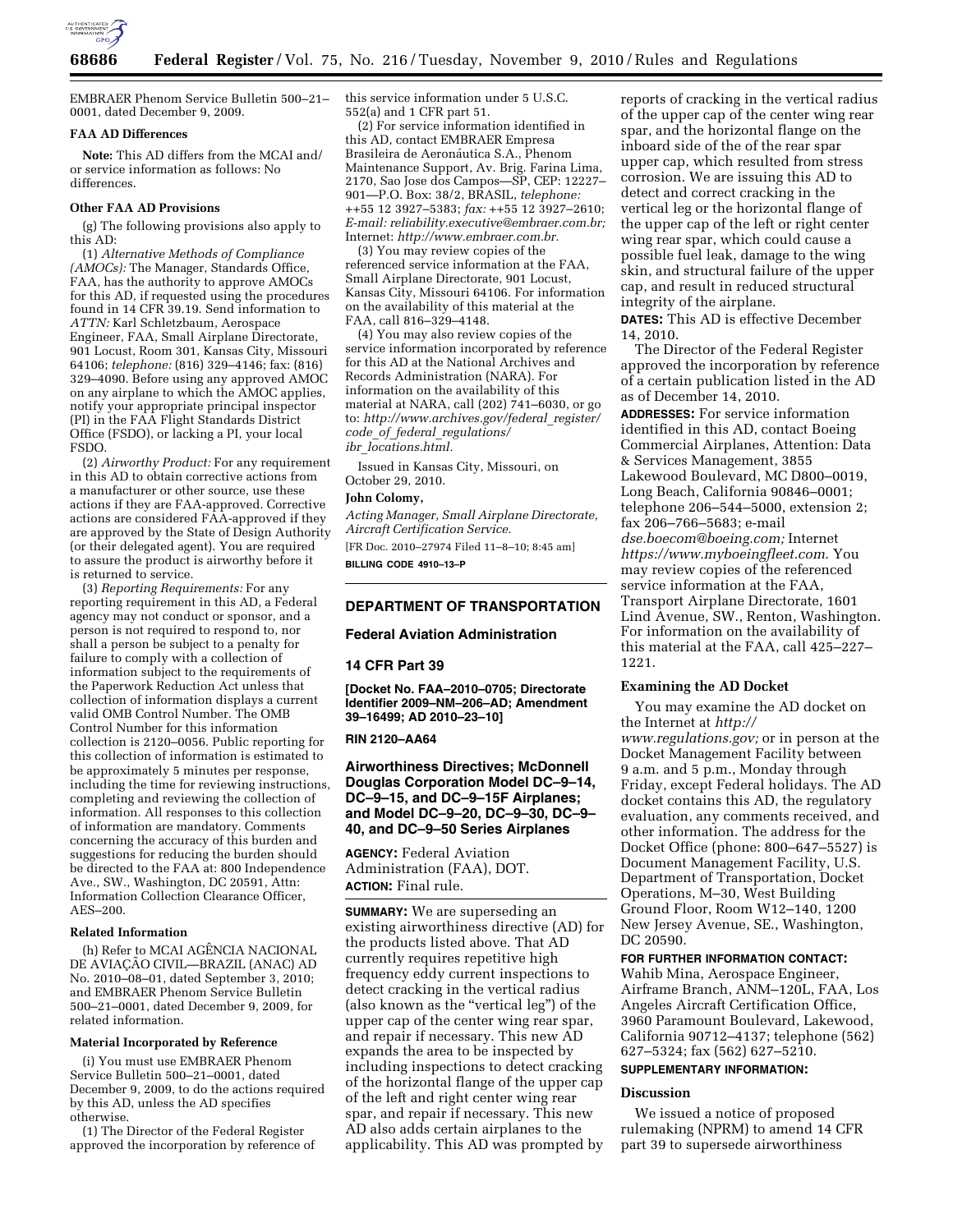directive (AD) 2004–23–11, Amendment 39–13866 (69 FR 65522, November 15, 2004). That AD applies to the specified products. The NPRM was published in the **Federal Register** on August 5, 2010 (75 FR 47242). That NPRM proposed to continue to require repetitive high frequency eddy current inspections to detect cracks in the vertical radius (also known as the "vertical leg") of the upper cap of the center wing rear spar, and repair if necessary. That NPRM also proposed to expand the area to be inspected by including inspections to detect cracking of the horizontal flange of the upper cap of the left and right center wing rear spar, and repair if

necessary. In addition, that NPRM proposed to add certain airplanes to the applicability.

## **Comments**

We gave the public the opportunity to participate in developing this AD. We received no comments on the NPRM or on the determination of the cost to the public.

# **Conclusion**

We reviewed the relevant data and determined that air safety and the public interest require adopting the AD as proposed, except for minor editorial changes. We have determined that these minor changes:

• Are consistent with the intent that was proposed in the NPRM for correcting the unsafe condition; and

• Do not add any additional burden upon the public than was already proposed in the NPRM.

#### **Costs of Compliance**

There are approximately 510 airplanes of the affected design in the worldwide fleet. We estimate that 322 airplanes of U.S. registry will be affected by this AD. The following table provides the estimated costs for U.S. operators to comply with this AD.

# ESTIMATED COSTS

| Action     | Work hours | Average<br>labor rate per<br>hour | Parts | Cost per airplane              | Number of<br>U.S.<br>registered<br>airplanes | Fleet cost                     |
|------------|------------|-----------------------------------|-------|--------------------------------|----------------------------------------------|--------------------------------|
| Inspection | 3          | \$85                              | \$0   | \$255 per inspection<br>cycle. | 322                                          | \$82,110 per inspection cycle. |

### **Authority for This Rulemaking**

Title 49 of the United States Code specifies the FAA's authority to issue rules on aviation safety. Subtitle I, Section 106, describes the authority of the FAA Administrator. Subtitle VII, Aviation Programs, describes in more detail the scope of the Agency's authority.

We are issuing this rulemaking under the authority described in Subtitle VII, Part A, Subpart III, Section 44701, ''General requirements.'' Under that section, Congress charges the FAA with promoting safe flight of civil aircraft in air commerce by prescribing regulations for practices, methods, and procedures the Administrator finds necessary for safety in air commerce. This regulation is within the scope of that authority because it addresses an unsafe condition that is likely to exist or develop on products identified in this rulemaking action.

### **Regulatory Findings**

We have determined that this AD will not have federalism implications under Executive Order 13132. This AD will not have a substantial direct effect on the States, on the relationship between the national government and the States, or on the distribution of power and responsibilities among the various levels of government.

*For the reasons discussed above, I certify that this AD:* 

(1) Is not a ''significant regulatory action'' under Executive Order 12866,

(2) Is not a ''significant rule'' under DOT Regulatory Policies and Procedures (44 FR 11034, February 26, 1979),

(3) Will not affect intrastate aviation in Alaska, and

(4) Will not have a significant economic impact, positive or negative, on a substantial number of small entities under the criteria of the Regulatory Flexibility Act.

### **List of Subjects in 14 CFR Part 39**

Air transportation, Aircraft, Aviation safety, Incorporation by reference, Safety.

# **Adoption of the Amendment**

■ Accordingly, under the authority delegated to me by the Administrator, the FAA amends 14 CFR part 39 as follows:

# **PART 39—AIRWORTHINESS DIRECTIVES**

■ 1. The authority citation for part 39 continues to read as follows:

**Authority:** 49 U.S.C. 106(g), 40113, 44701.

# **§ 39.13 [Amended]**

■ 2. The FAA amends § 39.13 by removing airworthiness directive (AD) 2004–23–11, Amendment 39–13866 (69 FR 65522, November 15, 2004), and adding the following new AD:

# **2010–23–10 McDonnell Douglas**

**Corporation:** Amendment 39–16499; Docket No. FAA–2010–0705; Directorate Identifier 2009–NM–206–AD.

#### **Effective Date**

(a) This airworthiness directive (AD) is effective December 14, 2010.

### **Affected ADs**

(b) This AD supersedes AD 2004–23–11, Amendment 39–13866.

#### **Applicability**

(c) This AD applies to McDonnell Douglas Corporation Model DC–9–14, DC–9–15, DC– 9–15F, DC–9–21, DC–9–31, DC–9–32, DC–9– 32 (VC–9C), DC–9–32F, DC–9–33F, DC–9–34, DC–9–34F, DC–9–32F (C–9A, C–9B), DC–9– 41, and DC–9–51 airplanes; certificated in any category; as identified in Boeing Service Bulletin DC9–57–223, Revision 1, dated August 13, 2009.

#### **Subject**

(d) Air Transport Association (ATA) of America Code 57: Wings.

#### **Unsafe Condition**

(e) This AD results from reports of cracking in the vertical radius (also known as the ''vertical leg'') of the upper cap of the center wing rear spar, and the horizontal flange on the inboard side of the rear spar upper cap, which resulted from stress corrosion. The Federal Aviation Administration is issuing this AD to detect and correct cracking in the vertical leg or the horizontal flange of the upper cap of the left or right center wing rear spar, which could cause a possible fuel leak, damage to the wing skin, and structural failure of the upper cap, and result in reduced structural integrity of the airplane.

### **Compliance**

(f) You are responsible for having the actions required by this AD performed within the compliance times specified, unless the actions have already been done.